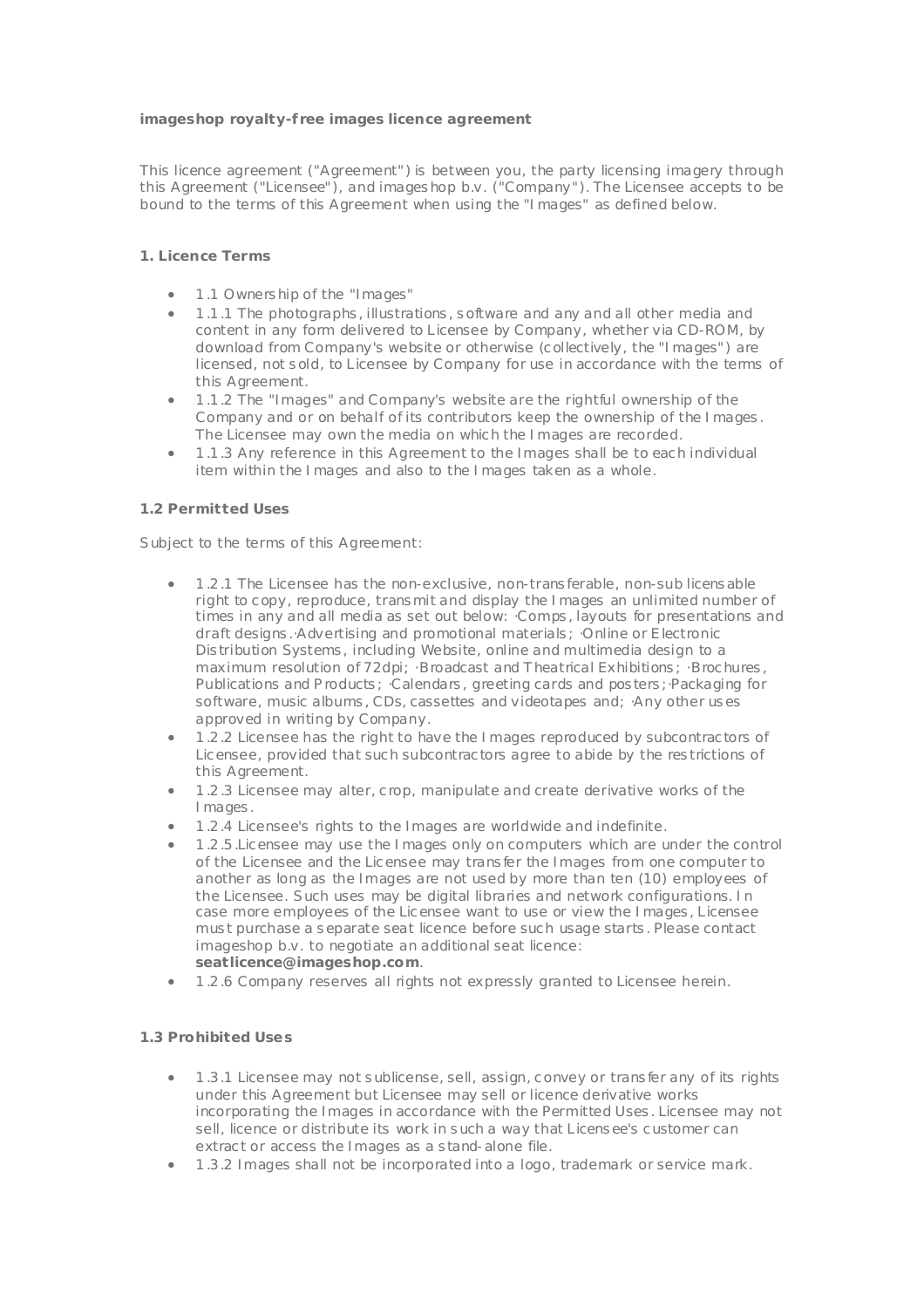- 1 .3 .3 Licensee may not pos t the Images online in a downloadable format in any format with a resolution higher than 72dpi. Licensee may not post the images on any electronic bulletin board.
- 1 .3 .4 Licensee must ensure that the Images are not used in a pornographic , defamatory, libellous , obscene or otherwise illegal manner, whether directly or indirec tly with other materials .
- 1 .3 .5 Licensee must retain the copyright symbol, the name of Imageshop and the Images's identification number as part of the electronic file and as otherwise contained on the original Images .
- 1 .3 .6 Licensee must not use the Images without paying a fee, unless it is used purely for comps or layouts . Any other use requires a licence from imageshop.
- 1 .3 .7 The Content may not be copied in its entirety. Licensee may not rent, trans fer or grant any rights to The Content contained hereon, or any compilation, derivative or collective work c ontaining T he Content to any other person or organis ation without prior written consent of imageshop.

## **2. Warrant ies of Licensee**

- 2 .1 Licensee agrees to indemnify and hold Images hop harmless agains t all c laims arising out of any breach of this Agreement.
- 2 .2 The Licensee warrants and undertakes , confirms and agrees with Company That all rights of a proprietary and c opyright nature and title in and to the Images are expressly acknowledged as the property of Company and subjec t only to the non-exclus ive, non-trans ferable license contained in this Agreement, which does not confer any copyright or proprietary rights of any nature whatsoever on the Lic ensee aside from the uses specified and permitted in this Agreement.
- 2 .3 The Licensee s hall ens ure that all copies of the Images published and distributed by the Licensee s hall contain full and accurate copyright notices , credit attributions and acknowledgements that the copyright is retained in the works by Company, and that reproduction is permitted only under the limited license from Company.
- 2 .4 The Licensee s hall retain total c ontrol and possession at all times of Images and ensure that these are kept in safe and s ecure s torage facilities and s hall not allow the Images to fall into the hands of third parties who are not licensed by this Agreement.
- 2 .5 The Licensee s hall indemnify and keep fully indemnified Company from and against all actions , proceedings , claims, demands , cos ts (including any legal cos ts or expenses properly incurred and any compensation cos ts and dis bursements paid by Company on the advice of their legal advisors to compromise or settle any claim), awards and damages aris ing direc tly or indirec tly as a result of any breach or non-performance by the Licensee of any of the Licensee's undertakings, warranties or obligations under this Agreement.
- 2 .6 The Licensee warrants and undertakes not to assign or license the use of the Images or any portion thereof for any purpose other than those purposes specific ally agreed between Company and the Licensee under this Agreement. In particular, the Licensee may not loan, rent, hire or otherwise trans fer or purport to trans fer the right to use the Images in any way to any other person or entity.

## **3. Warrant ies of Company**

- 3 .1 Company warrants the Images to be free from defects in material and workmanship for 30 days from delivery. T he sole and exclusive remedy for a breac h of the foregoing warranty is the replacement of the Images or a refund of the purchase price at the option of imageshop. T his warranty does not apply to copies or derivative works made by Licensee.
- 3 .2 COMPANY MAKES NO OTHER WARRANTIES, EXPRESS OR IMPLIED, REGARDING THE IMAGES , INCLUDING, WITHOUT LIMITATION, ANY IMPLIED WARRANTIES OF MERCHANTABILITY OR FITNESS FOR A PARTICULAR PURPOSE. COMPANY SHALL NOT BE LIABLE TO LICENCEE OR ANY OTHER PERSON OR ENTITY FOR ANY GENERAL, PUNITIVE, SPECIAL, DIRECT, INDIRECT ,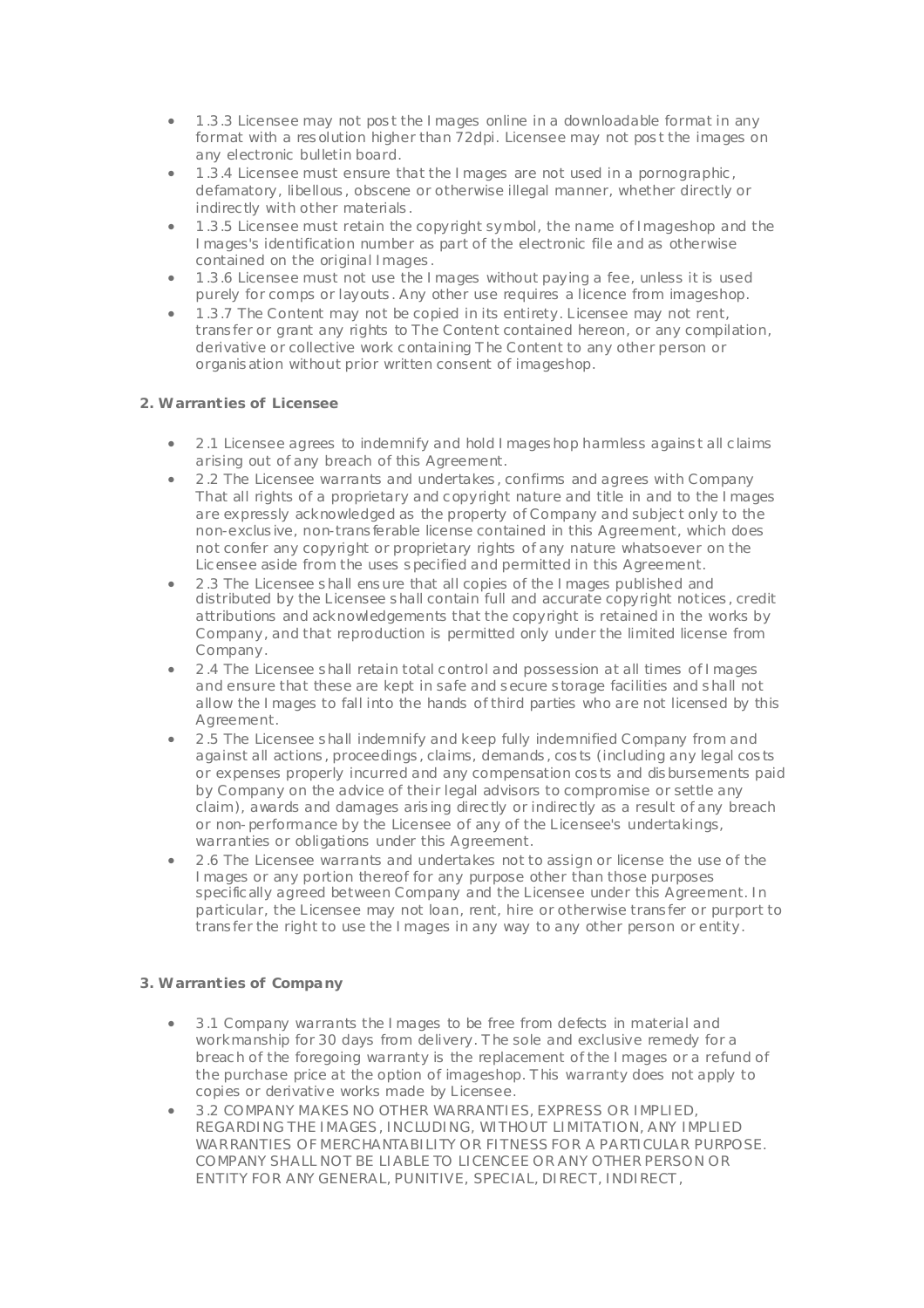CONSEQUENTIAL OR INCIDENTAL DAMAGES, OR LOST PROFITS OR ANY OTHER DAMAGES , COSTS OR LOSSES ARISING OUT OF LICENCEE'S USE OF THE IMAGES , THIS AGREEMENT, ANY INVOICE REGARDING THE IMAGES OR OTHERWISE , EVEN IF COMPANY HAS BEEN ADVISED OF THE POSSIBILITY OF SUCH DAMAGES, COSTS OR LOSSES.

- 3 .3 Neither Company, or any of its directors , shareholders , trus tees , agents , employees , representatives or associates s hall be liable for any damages or losses, whether direct, indirect, consequential or incidental, arising out of the use of, or inability to us e, the products and/or the images . Licence's s tatutory rights (if any) are unaffected. T he liability of images hop, its agents and employees in respec t of any other c aus e of action (whether arising in tort, c ontract or otherwise and notwithstanding any negligence or other fault) shall in no event exc eed the s ales value of The Content. Some jurisdictions do not permit the res triction of liability in respect of death, personal injury, deceit nor the exclusion of certain implied conditions and/or warranties and, accordingly, the liability of images hop shall not be res tricted to the extent that this is not legally permitted.
- 3 .4 To the best of the knowledge of Company, the Images are not defamatory, obscene or immoral, and do not infringe any rights or c opyrights or other intellec tual property or propriety rights of third parties , but no right of action s hall acc rue agains t Company in the event of the Images being deemed or found to be defamatory, obscene or immoral or an infringement of third party rights .
- 3 .5 Company warrants that all permissions and consents required in relation to the exploitation of persons and individuals featured in the Images have been obtained but that this permission expressly and exclus ively relates only to activities and us es permitted by terms of this Agreement as outlined above.
- 3 .6 Company grants no rights and makes no warranties with regard to the use of names , trademarks , registered, unregis tered or c opyrighted designs or works of art or architec ture depicted in any Licensed Material, and Licensee must satis fy itself that all the necessary rights or consents regarding any of the above, as may be required for reproduction, have been obtained.
- 3 .7 Furthermore, no claim or action of any s ort can arise against Company. In this Agreement for the use of the Images and no liability can attach to Company for any acts , omissions or failures of the part of the Licensee to comply with the terms of this Agreement.

# **4. Terminat ion and Revocat ion**

- 4 .1 The licence c ontained in this Agreement will terminate automatically without notice from Company if Licens ee fails to c omply with any provision of this Agreement. Upon termination, Licensee must immediately (i) s top using the Images , (ii) des troy or, upon the reques t of Company, return the Images to Company (in the case of analogue materials ), and (iii) delete or remove the Images from Licensee's premises , computer sys tems and s torage (electronic or physical).
- 4 .2 Company reserves the right to revoke the licence to use the Images for good cause and elect to replace s uch Images with alternative Images . Upon notice of any revocation of a licence for any partic ular Images , Licensee s hall immediately ceas e us ing suc h Images and s hall ensure that its c lients and c ustomers do likewis e.

### **5. Severability**

If any term of this Agreement is held invalid or unenforceable for any reason, the remainder of the provisions will continue in effect as if this Agreement had been executed with the invalid portion eliminated.

## **6. Law and Jurisdict ion**